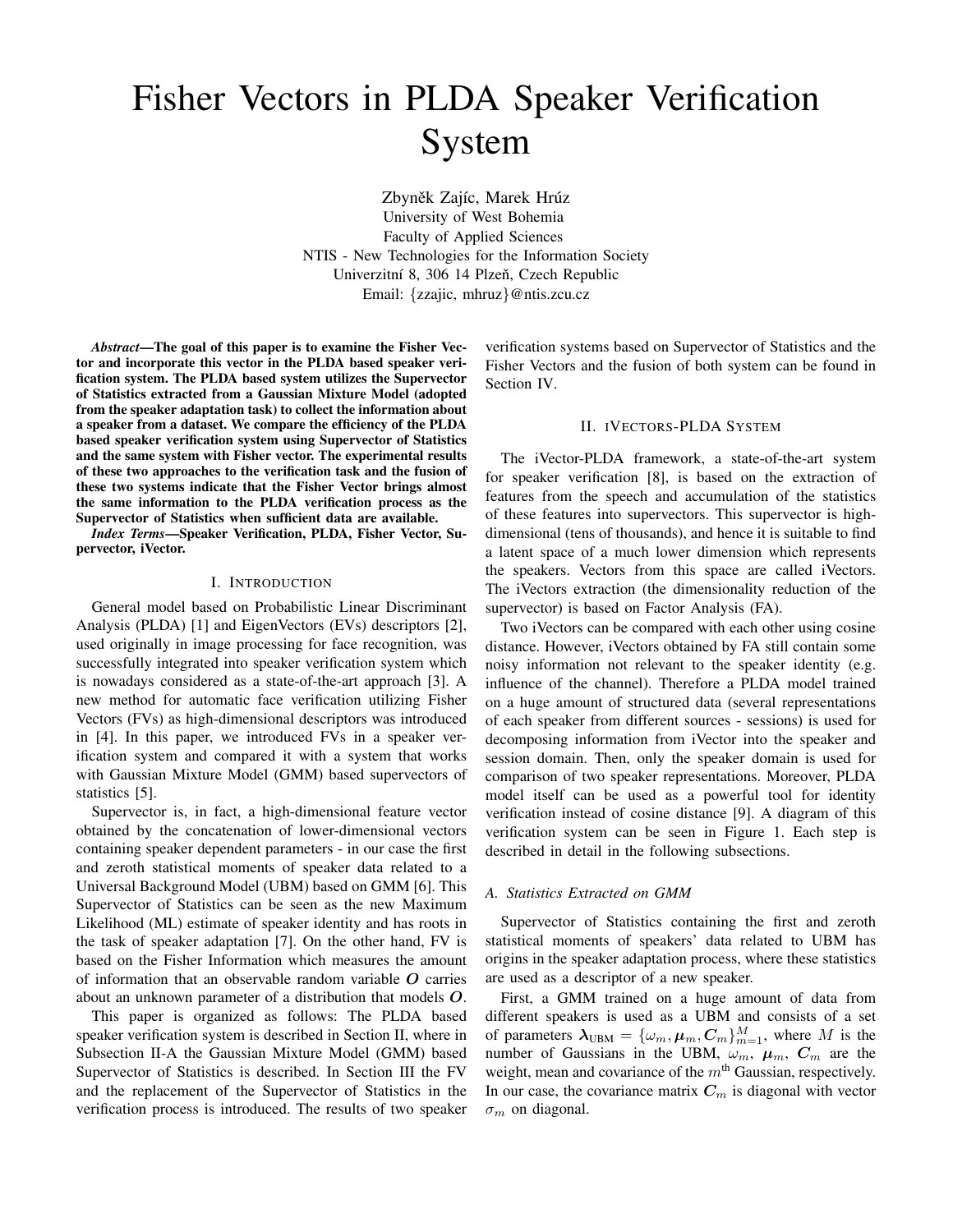

Fig. 1. Diagram of the verification process with four steps: parametrization, supervector extraction, dimensionality reduction by FA and finally verification with another speaker (represented as iVector) using PLDA model. The output from the PLDA system is likelihood  $(\mathcal{L})$  that two iVectors (new constructed iVec and iVec<sub>2</sub> from databases  $DB_{spk}$ ) representing the same speaker.

Let  $\mathbf{O}_s = \{\mathbf{o}_{st}\}_{t=1}^{T_s}$  be the set of  $T_s$  feature vectors  $\mathbf{o}_{st}$  of dimension  $D$  belonging to the  $s<sup>th</sup>$  speaker, and

$$
\gamma_m(\boldsymbol{o}_{st}) = \frac{\omega_m \mathcal{N}(\boldsymbol{o}_{st}; \boldsymbol{\mu}_m, \boldsymbol{C}_m)}{\sum_{m=1}^M \omega_m \mathcal{N}(\boldsymbol{o}_{st}; \boldsymbol{\mu}_m, \boldsymbol{C}_m)}
$$
(1)

be the posterior probability of  $m<sup>th</sup>$  Gaussian given a feature vector  $o_{st}$ . The soft count of the m<sup>th</sup> Gaussian (zeroth statistical moments of feature vectors) is

$$
n_m^s = \sum_{t=1}^{T_s} \gamma_m(\boldsymbol{o}_{st}),
$$
 (2)

and the sum of the first statistical moments of feature vectors with respect to the  $m<sup>th</sup>$  Gaussian is

$$
\boldsymbol{b}_m^s = \sum_{t=1}^{T_s} \gamma_m(\boldsymbol{o}_{st}) \boldsymbol{o}_{st}.
$$
 (3)

The speaker's supervector for given data  $O_s$  is a concatenation of the zeroth and first statistical moments of  $O_s$ .

Note: the origin of these statistics can be seen if we rearrange the zeroth and first statistics into partial supervectors (of size  $DM \times 1$ ):

$$
\boldsymbol{n}_{s} = \sum_{t=1}^{T_{s}} \left( \left[ \gamma_{1}(\boldsymbol{o}_{st}), \ldots, \gamma_{m}(\boldsymbol{o}_{st}), \ldots, \gamma_{M}(\boldsymbol{o}_{st}) \right]^{T} \otimes \mathbf{1}_{D} \right)
$$

$$
\boldsymbol{b}_{s} = \sum_{t=1}^{T_{s}} \left[ \gamma_{1}(\boldsymbol{o}_{st}) \boldsymbol{o}_{st}^{T}, \ldots, \gamma_{m}(\boldsymbol{o}_{st}) \boldsymbol{o}_{st}^{T}, \ldots, \gamma_{M}(\boldsymbol{o}_{st}) \boldsymbol{o}_{st}^{T} \right]^{T} \tag{4}
$$

where  $\otimes$  is the Kronecker product, and  $\mathbf{1}_D$  is a D-dimensional vector of ones. If we denote  $N_s$  a diagonal matrix containing  $n<sub>s</sub>$  as its diagonal, then

$$
m_s = N_s^{-1}b_s \tag{5}
$$

can be seen as a new Maximum Likelihood (ML) estimation of  $m_0 = [\mu_1^{\mathrm{T}}, \ldots, \mu_m^{\mathrm{T}}, \ldots, \mu_M^{\mathrm{T}}]^{\mathrm{T}}$  (a supervector composed of UBM means) for given  $O<sub>s</sub>$ . The Maximum Aposteriory

Probability (MAP) adaptation [10] of UBM means (according to  $O_s$ ) is given by

$$
m_{\text{MAP}} = \tau m_s + (1 - \tau) m_0, \tag{6}
$$

where  $\tau$  is an empirically determined factor of data relevance.

#### *B. iVectors extraction*

For iVectors extraction the Factor Analysis (FA) approach [11] (or extended Joint Factor Analysis (JFA) [3] to handle more sessions of each speaker) is used for dimensionality reduction of the supervector. The generative iVector model has the form

$$
\psi_s = m_0 + Tw_s + \epsilon, \ \ w_s \sim \mathcal{N}(0, I), \ \ \epsilon \sim \mathcal{N}(0, \Sigma) \quad (7)
$$

where T (of size  $D \times D_w$ ) is called the total variability space matrix,  $w_s$  is the  $s<sup>th</sup>$  speaker's iVector of dimension  $D_w$  having standard Gaussian distribution,  $m_0$  is the mean vector of  $\psi_s$ , however often the UBM's mean supervector  $m_0$  is taken instead as a good approximation, and  $\epsilon$  is some residual noise with a diagonal covariance  $\Sigma$  constructed from covariance matrices  $C_1, \ldots, C_m$  of the UBM ordered on the diagonal of  $\Sigma$ . The iVectors are also length-normalised [12]. Details about training of total variability space matrix  $T$  can be seen in [13] or [14].

## *C. Probabilistic Linear Discriminant Analysis (PLDA)*

In the iVector extraction phase by FA, no distinction between session space and speaker space were made (in contrast with JFA). If structured training data (more than one session - source for each speaker) are available, PLDA can be trained to model speaker and session variability separately. PLDA is a generative model [3] of the form:

$$
\mathbf{w}_{sh} = \mathbf{m}_w + \mathbf{F}z_s + \mathbf{G}\mathbf{r}_{sh} + \boldsymbol{\epsilon}, \ \boldsymbol{\epsilon} \sim \mathcal{N}(\mathbf{0}, \mathbf{S}) \tag{8}
$$

where  $m_w$  is the mean of  $w_{sh}$ , columns of F span the speaker identity space,  $z_s$  of dimension  $D_z$  are coordinates in this space and they do not change across sessions of one speaker, columns of G span the channel space,  $r_{sh}$  of dimension  $D_r$  are the session dependent speaker factors, and  $\epsilon$  is some residual noise with diagonal covariance S and a zero mean. Further restrictions are placed on distributions of latent variables  $z_s$ and  $r_{sh}$ , namely that both follow a standard Gaussian distribution  $\mathcal{N}(\mathbf{0}, \mathbf{I})$ . Hence,  $\mathbf{w}_{sh} \sim \mathcal{N}(\mathbf{m}_w, \mathbf{F} \mathbf{F}^{\mathrm{T}} + \mathbf{G} \mathbf{G}^{\mathrm{T}} + \mathbf{S})$ . It is a common and reasonable assumption that  $D_z \ll D_w$  and that  $D_z + D_r \approx D_w$ . To train the PLDA model parameters **F**,  $G$  and  $S$  the system of equations must be solved [15] which leads to the standard FA problem (for more details see [1]).

## III. FISHER VECTORS

Fisher Vectors based on Fisher Kernel [16] and Fisher information (which measures the amount of information that an observable random variable  $O$  carries about an unknown parameter of a distribution that models  $O$ ) was recently used in face recognition [4] as an effective encoding of the feature space structure. If we assume that  $O$  can be modeled by a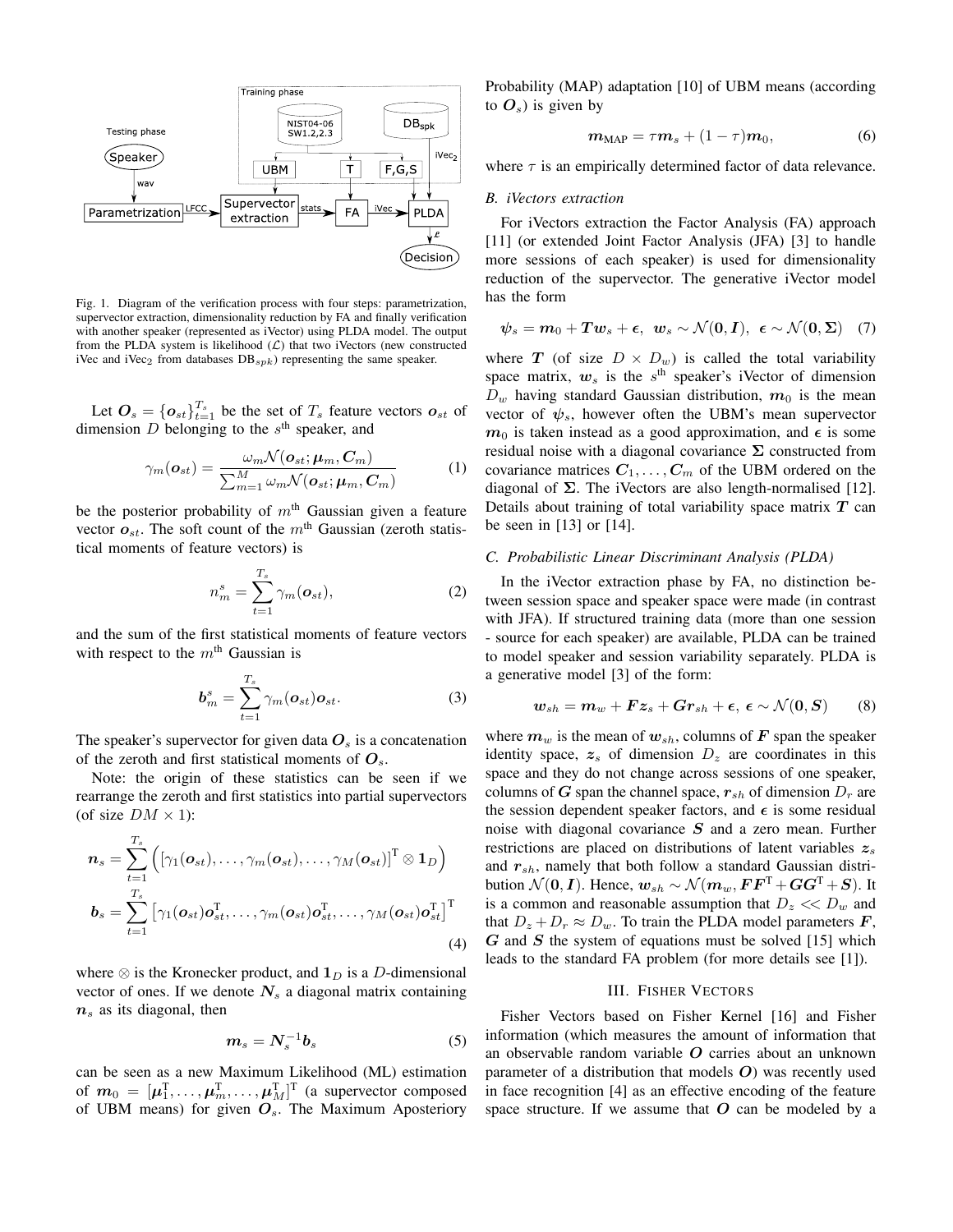probability density function  $u_{\lambda}$  with parameter  $\lambda$ , then O can be described by the gradient vector [17]:

$$
G_{\lambda}^{O} = \frac{1}{T} \nabla_{\lambda} \log(u_{\lambda}(O)), \qquad (9)
$$

where  $G_{\lambda}^{O}$  describes the contribution of these parameters to the generation process. A natural kernel on these gradients is

$$
K(\boldsymbol{O},\boldsymbol{Q})=\boldsymbol{G}_{\lambda}^{O^{T}}\boldsymbol{F}_{\lambda}\boldsymbol{G}_{\lambda}^{Q},
$$
\n(10)

where  $F_{\lambda}$  is the Fisher information matrix defined as:

$$
\boldsymbol{F}_{\lambda} = E_{o \approx u_{\lambda}} [\nabla_{\lambda} \log(u_{\lambda}(o)) \nabla_{\lambda} \log(u_{\lambda}(O)^{T})] \qquad (11)
$$

and this matrix has a Cholesky decomposition  $F_{\lambda} = L_{\lambda}^{T} L_{\lambda}$ . From this, Fisher vector of  $O$  can be defined as:

$$
\phi_{\lambda}^{O} = L_{\lambda} G_{\lambda}^{O}.
$$
 (12)

We consider gradient with respect to the parameters of the UBM  $\lambda_{UBM} = {\{\omega_m, \mu_m, C_m\}}_{m=1}^{M}$ . FVs encoding aggregates a large set of vectors into a high-dimensional supervector representation by fitting UBM to the features  $O$  and encoding the derivatives of the log-likelihood of UBM. This representation captures the average first (and possibly second) order differences between the features and UBM components:

$$
\phi_m^s = \frac{1}{N\sqrt{\omega_m}} \sum_{t=1}^T \gamma_m(\boldsymbol{o}_{st}) \left( \frac{\boldsymbol{o}_{st} - \boldsymbol{\mu}_m}{\sigma_m} \right), \qquad (13)
$$

$$
\phi^{s}_m^2 = \frac{1}{N\sqrt{2\omega_m}} \sum_{t=1}^T \gamma_m(\boldsymbol{o}_{st}) \left( \frac{(\boldsymbol{o}_{st} - \boldsymbol{\mu}_m)^2}{\sigma_m^2} - 1 \right), \quad (14)
$$

where  $\phi^{s_n^2}$  is the average second order differences of data  $O_s$ dependent on UBM model.

FV is obtained by concatenating the differences of all UBM components into one supervector for each speaker s. In this paper, we use FV constructed only from the first-order differences (13) and soft count of occurrences (2). The goal of this paper is the comparison of the efficiency of the verification system with FVs and the system with Supervector of Statistics (where only zeroth and first moment is used in general). The dimensionality of FV is  $M * (D+1)$ , where M is the number of components in UBM and  $D$  is the dimensionality of the feature vector  $o_{st}$ .

#### IV. EXPERIMENTS

In this paper, we try to answer the question if the FVs can bring new information to the speaker verification system compared to the system which uses the Supervector of Statistics. The experiment was carried out on the Czech telephone corpus (cell phone or fixed line) consisting of 2005 speakers each with 2-4 min for training and 2-4 min for testing phase including the silence (which can be considered as sufficient amount of data in speaker recognition task). From all possible 4020025 trials, 10% was used for training the fusion coefficients via the linear logistic regression from the FoCal toolkit [18]. The rest was used for evaluating the verification systems.

TABLE I

COMPARISON OF THE STATE-OF-THE-ART SYSTEM USING SUPERVECTORS OF STATISTICS OR FISHERS VECTORS AND A COMBINATION OF THESE TWO SYSTEMS. RESULTS ARE GIVEN AS GIVEN AS EER [%] AND MINDCF.

| system         | EER   | minDCF |
|----------------|-------|--------|
| statistics     | 4.69% | 0.3393 |
| fisher vectors | 6.23% | 0.4789 |
| combination    | 4,59% | 0.3345 |

The feature extraction was based on Linear Frequency Cepstral Coefficients (LFCCs), Hamming window of length 25 ms with 10 ms shift of the window. There are 25 triangular filter banks which are spread linearly across the frequency spectrum, and 20 LFCCs were extracted. Delta coefficients were added leading to a 40-dimensional feature vector. The Feature Warping (FW) normalization procedure was applied utilizing a sliding window of length 3 seconds. Right before the FW, the Voice Activity Detector (VAD) based on detection of energies in the filter banks located in the frequency domain was used in order to discard the non-speech frames. All the feature vectors were down-sampled by a factor of 2.

Speaker verification PLDA based system was trained using corpora: NIST SRE 2004, NIST SRE 2005, NIST SRE 2006, Switchboard 1 Release 2 and Switchboard 2 Phase 3. The number of Gaussians in the UBM was set to 512. The latent dimension (dimension of iVectors) in the the FA total variability space matrix  $T$  in the iVector extraction was set to 400. At last, the dimension of the speaker identity space in the PLDA model was set to 200 and the dimension of the session/channel space was set to 400.

## *A. Results*

The metrics for evaluation are Equal Error Rate (EER) and the Minimum Decision Cost Function (minDCF) [19]. The results are shown as Detection Error Tradeoff (DET) curve [20] in Figure 2 and in Table I.

Recently published paper [21] reported comparison on a similar verification system on NIST2010 with different results. They obtain slightly better results for system with Fisher Vectors than supervectors of statistics and the fusion of these two systems (FV and S) brings improvement. In their paper, authors used iVector model approach to speaker verification system with Linear discriminant analysis (LDA) and Within-Class Covariance Normalization (WCCN). The Fisher Vector consist of the first and second order moments while Supervector of Statistics doesn't. In our paper we used PLDA model instead and only the first and zeroth statistical moments for supervector (in both cases: Fisher Vectors and Supervector of Statistics). We assume that the comparison of supervectors of statisctics and Fisher Vectors attribution to the verification system is more comparable if both contain the same amount of information (only zeroth and first moments).

The experimental results of these two approaches to the verification task and the fusion of these two systems indicates that the Fisher Vector brings almost the same information to